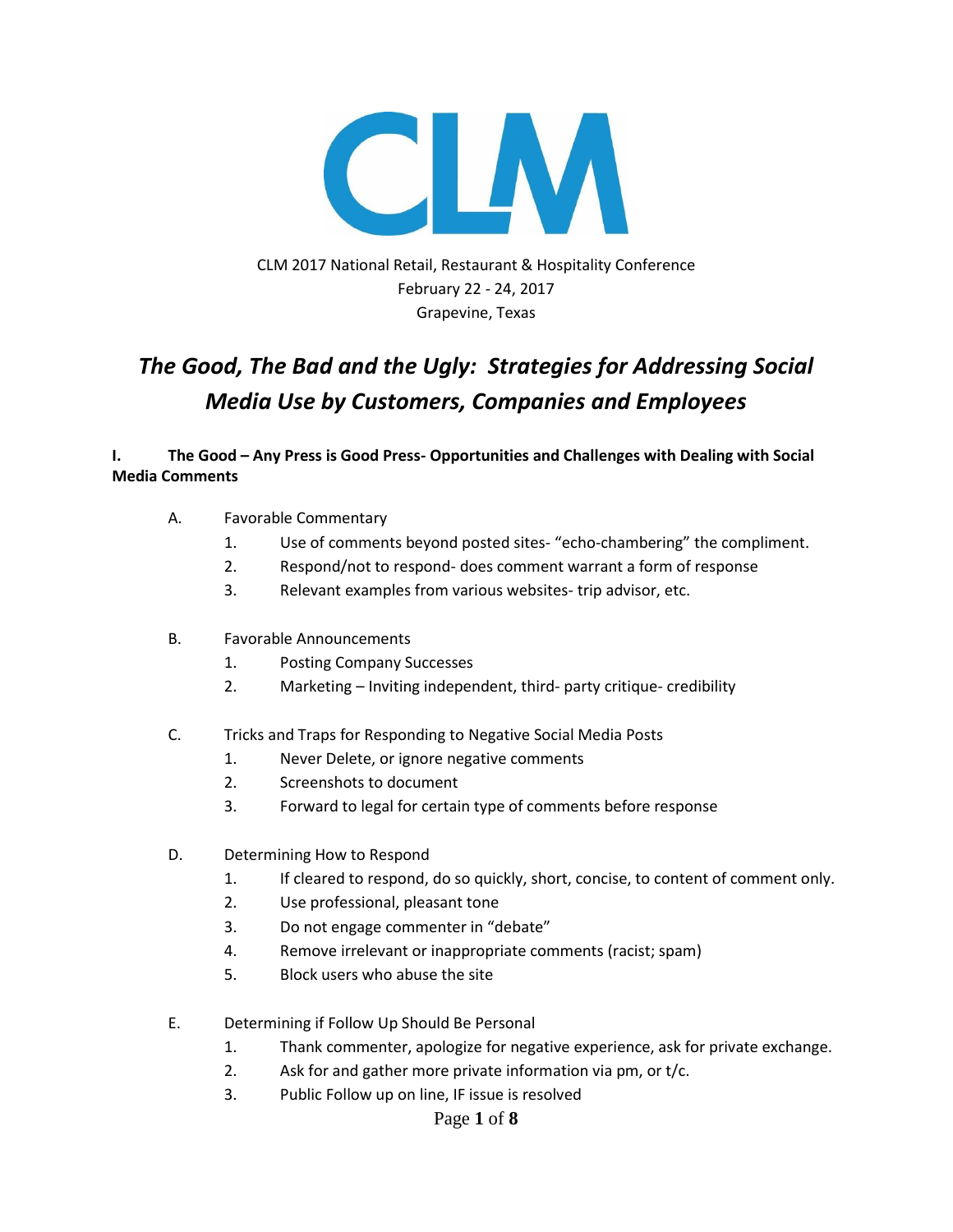4. Publicize private options for customers to reach company.

## **II. The Bad- When The Public Reach Costs you- Civil Liability Exposure for Social Media Messaging-**

Instant reach to literally millions of consumers. What's not to love? Companies are racing to better engage their customer base through the use of social media. But, unlike in politics, is it really accurate to say that any press is good press? While social media interaction can lead to increased familiarity with your company, and is capable of enhancing a company's brand, as well as increasing company sales, there are complex legal pitfalls that come with this un-navigated territory. As companies make decisions to use social media to protect their brand or monitor activity related to their company or products, it is important to understand the potential legal implications of such engagement. There is significant increased risk with regard to civil liability that companies need to consider as they create social media strategies.

## **A. Negligence/Product Liability-**

Some manufacturers mine social media to understand what people are posting about their products. If a manufacturer happens upon a post discussing a product being misused or misapplied, there is an issue whether the manufacturer's liability is increased now that it can be argued such misuse is foreseeable. In product liability actions, exposure is increased if a manufacturer can foresee the defective condition. Foreseeability is defined in Restatement (Third) of Torts as follows:

*A person acts negligently if the person does not exercise reasonable care under the circumstances. Primary factors to consider in ascertaining whether the person's conduct*  lacks reasonable care are the foreseeable likelihood that the person's conduct will result in harm, the foreseeable severity of any harm that may ensue, and the burden of *precautions to eliminate or reduce the risk of harm.*

Courts have not addressed whether awareness of social media complaints give rise to "foreseeability" but the same standards apply for online activities. The bottom line is whether the manufacturer should have reasonably known that the product was dangerous.<sup>1</sup> It seems clear that if a manufacturer has actual knowledge from reviewing social media of complaints or product misuse, they will be found to have actual knowledge. But should a manufacturer be held responsible for constructive knowledge of social media complaints for which they "should have been aware"? The argument ought to be made that any company's products would all become cost prohibitive if employees had to be hired to cultivate comments from social media about the use or misuse of its products. The bottom line to keep in mind is that foreseeability is always a question of fact for the jury to determine. Certainly if an individual complaint goes "viral", there could be a determination of constructive knowledge, but for now, those watching *Rob Dyrdek's Ridiculousness* are probably safe.

**B. Fraud/Misrepresentation- Unless it really is***: "The World's Greatest Cup of Coffee."*

l

<sup>1</sup> *Palsgraf v. Long Island R.R. Co.*, 248 N.Y. 339, 162 N.E. 99 (N.Y. 1928).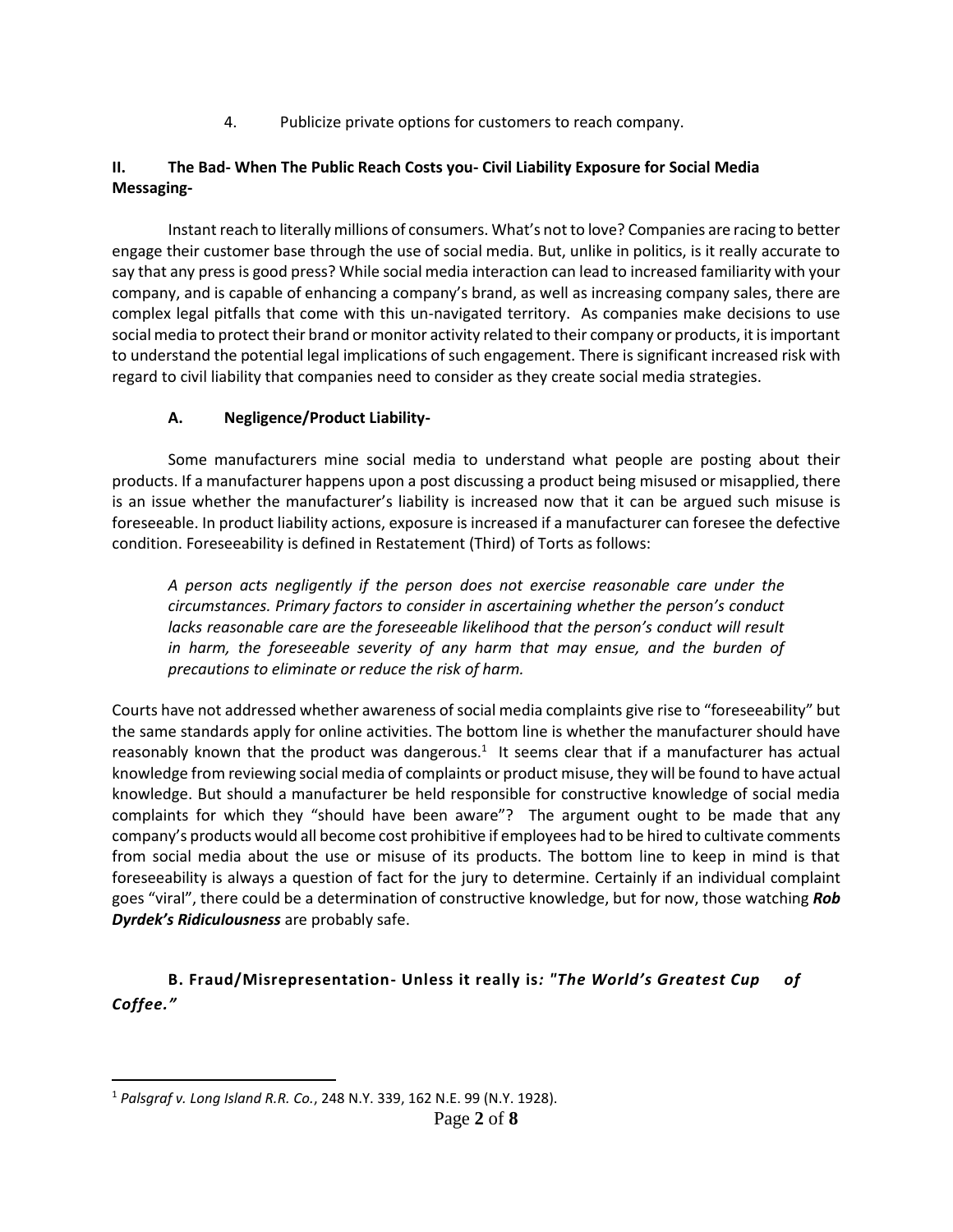Companies need to be careful not to misrepresent their products or services or other facts related to their companies on social media sites. Fraudulent misrepresentations are defined as intentional misrepresentations of one or more material facts made by a person or business to another with knowledge that the representations are false. The misrepresentations must have been made for the purpose of inducing another party to act or refrain from acting. In civil lawsuits, the misrepresentation must have resulted in actual injury or damage. There can also be negligent misrepresentation.<sup>2</sup>

Misrepresentation is distinguishable from puffery, which is merely an exaggerated statement used to sell a product or a service. Puffery typically involves opinions, whereas misrepresentation relates to facts. In addition to common law fraud or misrepresentation claims, most states have consumer protection statutes that protect consumers from misrepresentation.

## **C. Defamation**

Companies that post information on social media sites need to ensure that information is not defamatory. Defamation is the communication of a false statement that harms the reputation of an individual person, business or product. Attempts to get a leg up on competitors could lead to the posting of information that may not be accurate about another company's products or services.

## **D. IP Infringement**

Companies have to be careful not to use third party trademarks or copyright works. It can be permissible as fair use to reference a company or its products or services on the internet, trademarks of others cannot be used to create a false impression of sponsorship, affiliation or endorsement. In addition, copyrighted works such as photographs, texts or videos should not be copied without authorization. A company should seek permission before using such information.<sup>3</sup>

## **E. Privacy Rights**

Companies need to be careful not to post private information. For example, posting video or photographs without having the proper releases signed may violate publicity or privacy rights. In certain industries, such as healthcare, companies must ensure that they do not violate specific privacy regulations such as the Health Insurance Portability and Accountability Act ("HIPAA"). Any comment about a patient's condition on social media could violate HIPAA.

## **F. Regulatory Exposure**

In this age of increased government regulation, greater transparency and omnipresent social media, consumer product manufacturers, importers, distributors, and retailers must be proactive to ensure regulatory compliance and to protect their brand by either setting the record straight or taking corrective action.

 $\overline{a}$ <sup>2</sup> *See [http://www.ehow.com/info\\_8542087\\_elements-fraudulent-misrepresentation.html.](http://www.ehow.com/info_8542087_elements-fraudulent-misrepresentation.html)* (last visited, January 12, 2016)

<sup>3</sup> [http://www.infolawgroup.com/2011/06/articles/social-networking/the-legal-implications-of-social-networking-the](http://www.infolawgroup.com/2011/06/articles/social-networking/the-legal-implications-of-social-networking-the-basics-part-one/)[basics-part-one/](http://www.infolawgroup.com/2011/06/articles/social-networking/the-legal-implications-of-social-networking-the-basics-part-one/)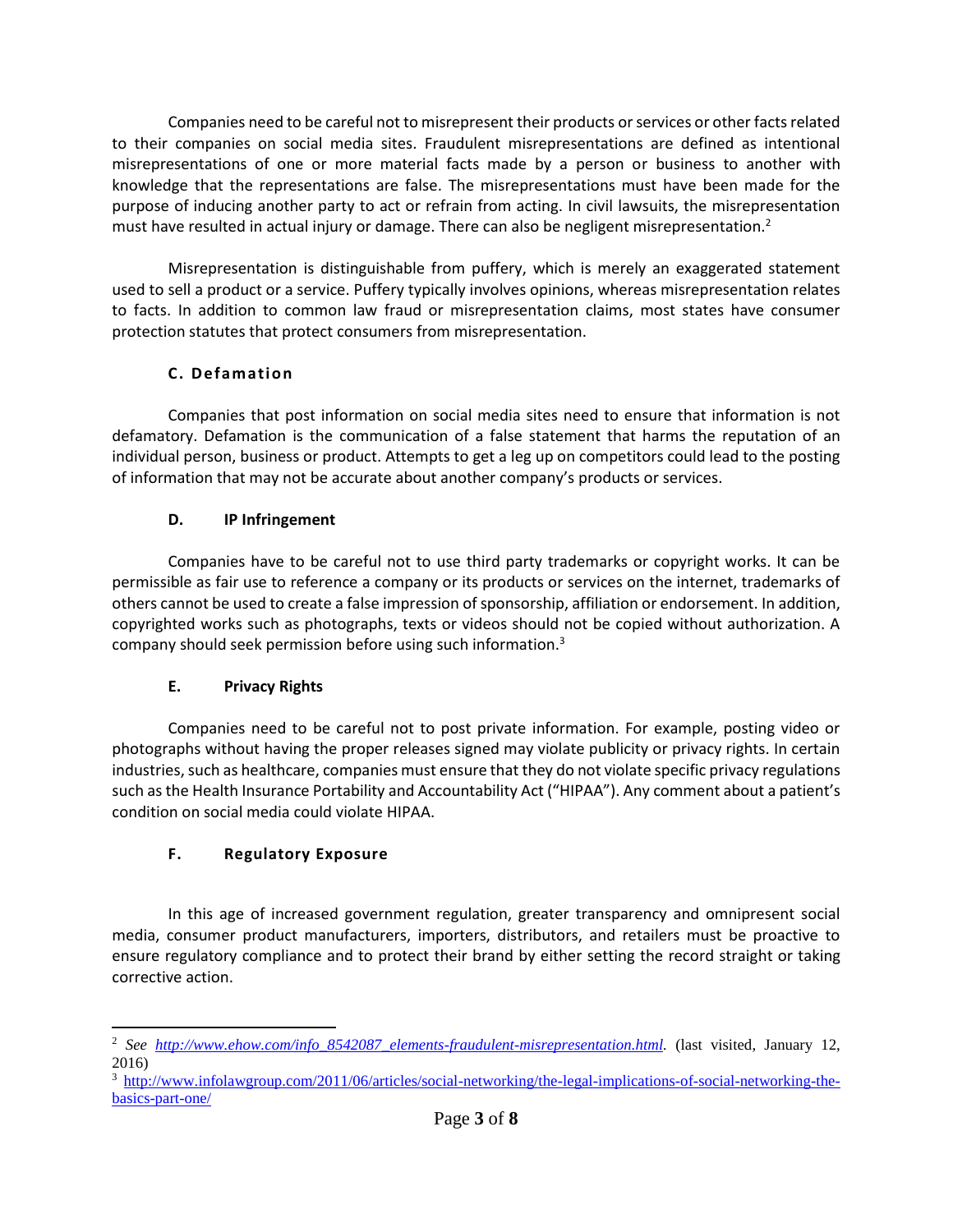#### **1 . C P S C**

The U.S. Consumer Product Safety Commission ("CPSC") has been among the most active government agencies in the last four years. Armed with greater power by way of amendments<sup>4</sup> to the Consumer Product Safety Act ("CPSA"), the CPSC continues to use all means available to it to encourage consumer products manufacturers to attain compliance with the CPSA and related regulations, and to sternly punish those who fail to do so. Among the measures the CPSC has utilized are increased filing of administrative lawsuits to ban products from the market, civil penalties that are assessed with greater frequency and in larger amounts, and civil penalties that include requirements that compliance programs be implemented or improved.

Social media has broadened the ways companies receive information about product issues so it is imperative that companies familiarize themselves with the rules and regulations applicable to their products in order to promote compliance and to effectively identify and make any required reports of any noncompliance. Section 15(b) of the CPSA establishes reporting requirements for consumer product manufacturers, distributors, and retailers. Each is charged with a duty to notify the CPSC *immediately* if it receives information that reasonably supports the conclusion that a product:

- fails to comply with a voluntary consumer product safety standard upon which the CPSA has relied under section 9 of the CPSA;
- fails to comply with an applicable consumer product safety rule;
- contains a defect that could create a substantial product hazard; or
- creates an unreasonable risk of serious injury or death to consumers.

The CPSC considers a company to have knowledge of product safety-related information when that information is received by an employee or official of the firm who may reasonably be expected to be capable of appreciating the significance of that information. 16 C.F.R. Sec. 1115.11.

Failure to report can result in significant penalties: \$987,500 for Wooden Hammock Stands, \$850,000 for Blenders, \$400,000 for Baby Boat, etc.

In that regard, social media should be of critical import to all consumer manufacturers, distributors and retailers. Once someone identifies a substantial product hazard, whether through direct contact via social media with the company or through indirect contact that the company learns of, the company must react. Times are changing – it is no longer acceptable for companies to ignore social media, especially when many companies use social media for their own business purposes. Remember the standard is foreseeability – not whether the company receives the information but whether it could have reasonably discovered the information.

## **2 . F D A**

 $\overline{a}$ 

Certain rules dictate what information a company can relay to the public or its customers through the use of social media sites. For example, pharmaceutical companies must abide by rules promulgated by the Food & Drug Administration ("FDA") when providing statements to patients or doctors through warning labels, package inserts, written correspondence, or visits to a doctor's office

<sup>4</sup> The CPSA was amended by the Consumer Product Safety Improvement Act of 2008 ("CPSIA").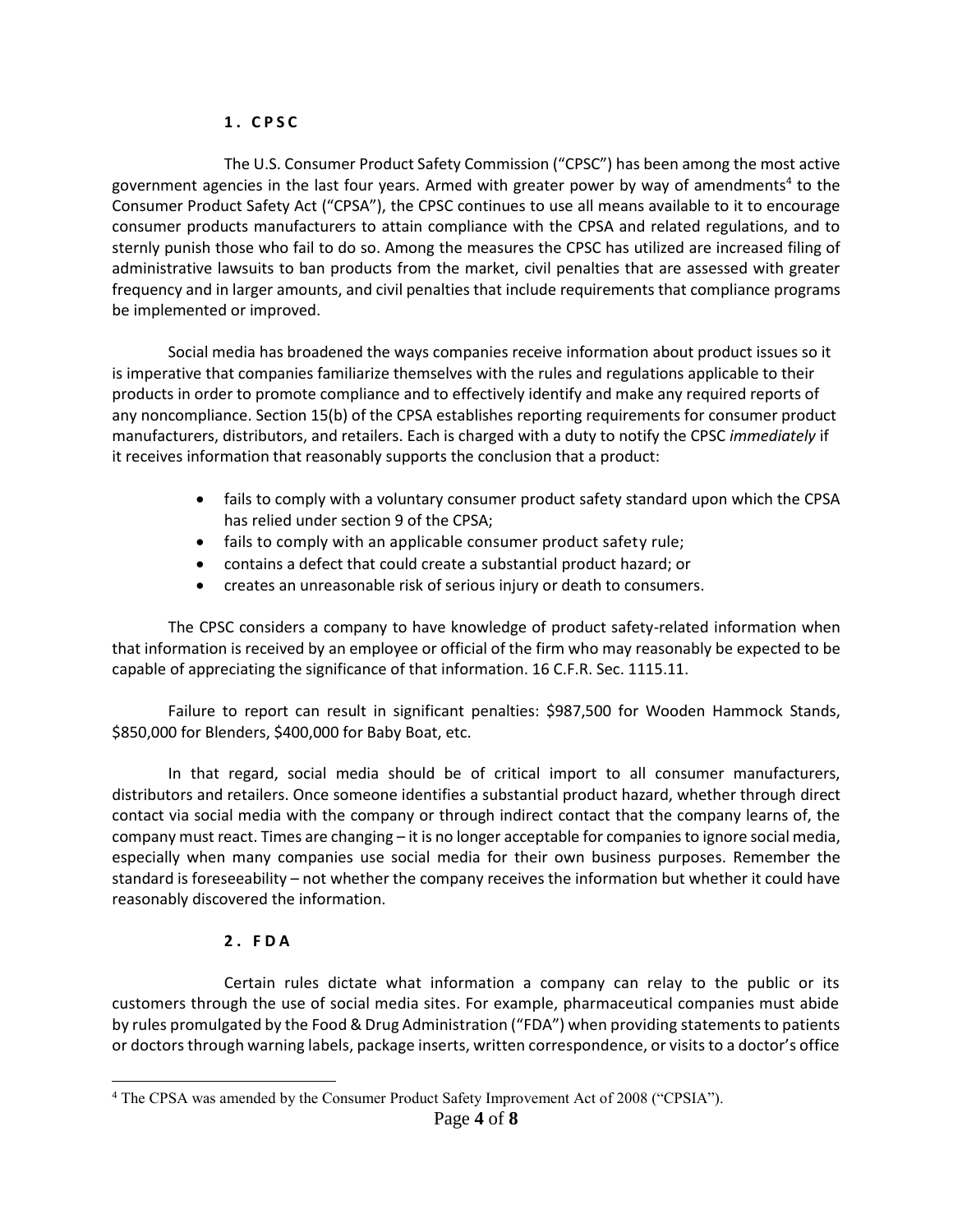by a company's sales department—and this applies equally to promotional statements made on any online forum.<sup>5</sup>

A 2012 report by PricewaterhouseCoopers Coopers LLP indicated that one third of U.S. consumers use social media sites such as Facebook, Twitter, and YouTube for health-related matters. These include forums for seeking information on specific diseases, about medical treatment, and for communicating opinions about drugs and devices.<sup>6</sup> Companies must remember that any communication by a company outside these regulatory parameters may be used against the company as evidence that the company acted in violation of government regulations, leading to a potential cause-of-action under strict liability and negligence. For example, a company may have a blog or chat room where patients and/or doctors correspond with the company, and this direct communication may include off-the-cuff comments that contain language outside the parameters of information that the company is allowed to relay regarding its products (*i.e.*, off-label use).

#### **III. The Ugly- When It Hits at Home- Social Media: The Means for Getting into Trouble for Employees and Employers Alike**

Clearly, companies worldwide see social media as the new medium to reach customers. But those companies have employees, whose own use of social media can cause their employers both business and legal problems, including:

- o Claims by coworkers against the company for harassment, negligent retention or supervision, or infliction of emotional distress<sup>7</sup>
- o Trade secret disclosures
- $\circ$  Comments damaging the company's reputation and business interests<sup>8</sup>
- o Defamation
- o Intellectual property infringement
- o Disclosure of private customer and client information
- o Fraud
- o Unfair competition claims
- o Securities laws claims
- o Privacy related torts

 $\overline{\phantom{a}}$ <sup>5</sup> *See Promotional Standards for Prescription Drugs* – 21 C.F.R. § 202.1.

<sup>6</sup> PricewaterhouseCoopers LLP, "Social media likes healthcare: From marketing to social business," available at [http://www.pwc.com/us/en/health-industries/publications/health-care-social-media.html](http://www.pwc.com/us/en/health-industries/publications/health-care-social-media.html.)

 $<sup>7</sup>$  An employer is subject to vicarious liability to a victimized employee for an actionable hostile environment claim</sup> created by a supervisor with immediate authority over the employee. *Burlington Industries, Inc. v. Ellerth*, 524 U.S. 742, 765 (1998). Employers may also be liable if it knows or has reason to know of work-related harassment occurring on social media. *See, e.g., Faragher v. City of Boca Raton,* 524 U.S. 775, 779; Folkerson v. Circus Circus Enterprises, Inc., 107 F.3d 754, 756 (9th Cir. 1997); *Blakey v. Continental Airlines*, 2 F. Supp. 2d 598 (D.N.J. 1998); *Amira-Jabbar v. Travel Services, Inc.,* 726 F. Supp. 2d 77 (D. P. R. 2010)

<sup>8</sup> *E.g.,* Chrysler had a contract with a social media marketing firm, New Media Strategies, which managed its social media websites. In early March 2011, a tweet was posted on Chrysler Auto's Twitter account which stated "'I find it ironic that Detroit is known as the #motorcity and yet no one here knows how to f\*\*\*ing drive.'" The tweet was posted by a now former employee at New Media Strategies and was quickly removed from Twitter. However the next day, Chrysler announced that it would "'not renew its contract with New Media Strategies . . . for the remainder of 2011.'" *See* http://www.informationweek.com/internet/social-network/chrysler-addresses-twitter-foul-up/229300704.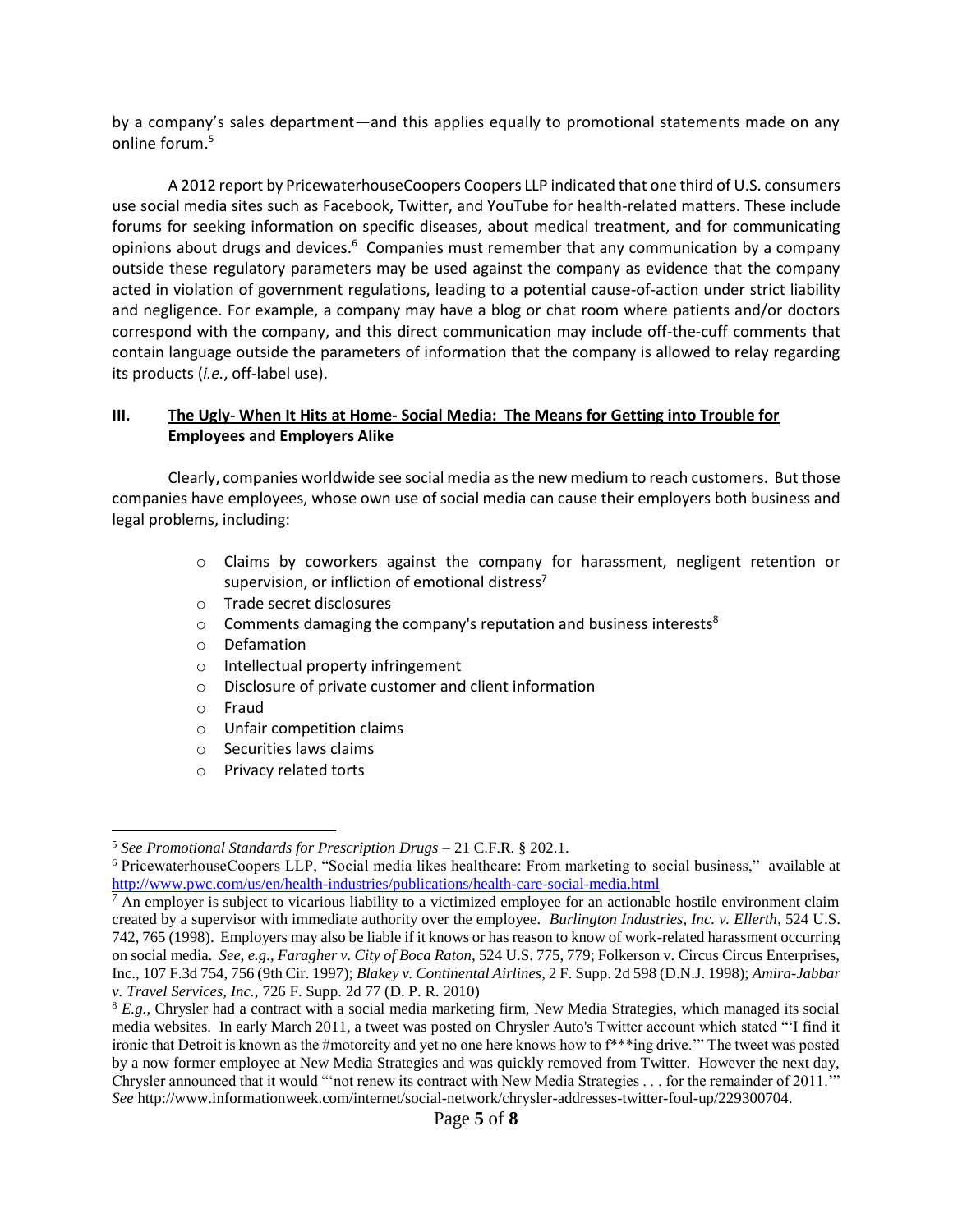- $\circ$  Violation of Non-Compete agreements;<sup>9</sup> and
- $\circ$  False endorsement and FTC Endorsement Guide issues<sup>10</sup>

#### **A. Employers Monitoring Employees' Social Media Use: The Need for an Electronic Communications Policy**

An employee may believe that his electronic communications at work are private, but that is not the case when his communications take place during work time using company-owned devices (cell phones or computers). However, an employer's ability to monitor and access an employee's electronic communications might only be as broad as the scope of its electronic communications policy and the reach of its computer systems.

The Fourth Amendment to the U.S. Constitution creates privacy rights for public sector employees, but private sector employees (except those in California)<sup>11</sup> have no constitution right to privacy. However, even private sector employees can assert common law privacy rights. When it comes to emerging technologies, however, the U.S. Supreme Court has urged caution when determining privacy expectations in communications made on electronic equipment owned by an employer. *See City of Ontario, Cal. v. Quon*, 130 S. Ct. 2619 (2010). In *Quon*, the Court refrained from deciding whether an employee had a reasonable expectation of privacy in text messages sent and received on employerprovided devices, and disposed of the case on narrower grounds. In doing so, the Court warned that the judiciary "risks error by elaborating too fully on the Fourth Amendment implications of emerging technology before its role in society has become clear." The Court further stressed in *Quon* that "employer policies concerning communications will of course shape the reasonable expectations of their employees, especially to the extent that such policies are clearly communicated."

A well-drafted electronic communications policy will, in most cases, eliminate any reasonable expectation of privacy in employee communications sent or stored on company systems or servers. *See, e.g., Muick v. Glenayre Elecs.*, 280 F.3d 741, 743 (7th Cir. 2002) ("[the employee] had no right of privacy in the computer that [the employer] had lent him for use in the workplace . . . [Where an employer has] announced [a policy stating] that it could inspect the laptops that it furnished for the use of its employees, . . . this destroyed any reasonable expectation of privacy that [the employee] might have had and so scotches his claim."); *United States v. Simons*, 206 F.3d 392, 398 (4th Cir. 2000) ( "[R]egardless of whether [the employee] subjectively believed that the files he transferred from the Internet were private, such a belief was not objectively reasonable after [his employer] notified him that it would be overseeing his Internet use."); *Miller v. Blattner*, 676 F. Supp.2d 485, 497 (E.D. La. 2009) ("Where, as here, an employer has a rule prohibiting personal computer use and a published policy that emails on [its] computers were the property of [the company], an employee cannot reasonably expect privacy in [his or her] prohibited communications."); *Sims v. Lakeside School*, No. C06-1412(RSM), 2007 WL 2745367, \*1 (W.D. Wash. Sept.

 $\overline{\phantom{a}}$ 

<sup>9</sup> *See, e.g., Amway Global v. Woodward*, No. 09-12946, 2010 WL 3927661 (E.D. Mich. Sept. 30, 2010) (refusing to overturn arbitrator's award for, among other things, defendant's violation of a nonsolicitation agreement for posts on a blog); *TEKsystems, Inc. v. Hammernick*, No. 10-cv-00819-PJS-SRN (D. Minn. 2010) (alleging violations of noncompete, non-solicitation, and non-disclosure agreements when defendant contacted current contract employees via LinkedIn).

<sup>&</sup>lt;sup>10</sup> In October 2009, the FTC updated its Guides Concerning the Use of Endorsements and Testimonials to include social media activities. *See* 16 C.F.R. § 1255. As a result, employees commenting on company products and services must now disclose company affiliation. Failure to do so could result in liability for an employer.

<sup>11</sup> *See Hill v. National Collegiate Athletic Assn.*, 7 Cal. 4th 1, 18, 865 P.2d 633, 642-43, 26 Cal. Rptr. 2d 834, 844 (Cal. 1994).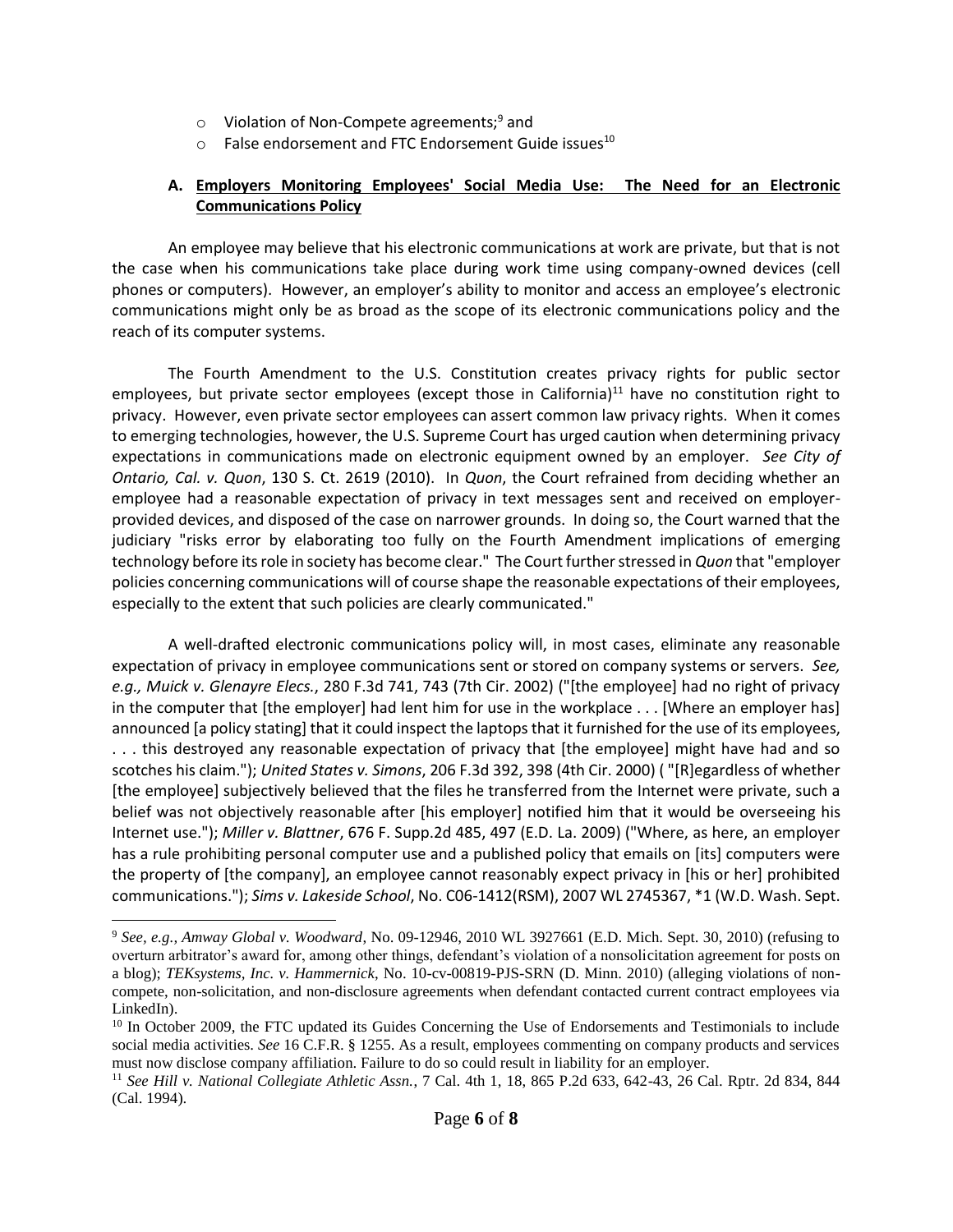20, 2007) ("[W]here an employer indicates that it can inspect laptops that it furnished for use of its employees, the employee does not have a reasonable expectation of privacy over the employer-furnished laptop.").

The Supreme Court has recognized that different employers need different types of electronic communications policies. "Given the great variety of work environments, … the question whether an employee has a reasonable expectation of privacy must be addressed on a case by case basis." *O'Connor v. Ortega*, 480 U.S. 709, 718 (1987). "Because an employer's announced policies regarding the confidentiality and handling of email and other electronically stored information on company computers and servers are critically important to determining whether an employee has a reasonable expectation of privacy in such materials, the cases in this area tend to be highly fact-specific and the outcomes are largely determined by the particular policy language adopted by the employer." *In re Reserve Fund Securities and Derivative Litigation*, 275 F.R.D. 154, 160 (S.D.N.Y. 2011) (listing cases).

#### B. **Employer Risks in Terminating Employees Because of Social Media Posts**

Taking adverse action against an employee because of social media posts may trigger several federal and state employment statutes.

#### **1. Off-Duty Conduct Laws**

Employers should be generally aware that several states (California, New York, Colorado, and North Dakota) have passed statutes protecting employees in their "off duty conduct", recreational activities, and political practices.<sup>12</sup> Blogging or posting may perhaps be covered by these statutes.

#### **2. The Digital "Water Cooler:" The Right to Bitch About Your Job.<sup>13</sup>**

The National Labor Relations Act provides rights to employees to complain about the conditions of their employment. If an employee's internet posting represents an effort to organize a union or relates to a labor dispute between the employer and its employees, an employee could argue that any discipline relating to the postings constitutes an unfair labor practice. Specifically, the NLRA grants employees the right to "engage in other concerted activities for the purpose of mutual aid and protection."<sup>14</sup> The NLRA has been interpreted to protect non-union employees' concerted efforts to better the conditions of their employment.

For organizational speech to be protected it must be: 1) concerted; and 2) for mutual aid and protection. The National Labor Relations Board ("NLRB") and courts have arrived at varying definitions for "concerted" speech. Examples include: "organizational speech directed at only one other employee; speech that failed to actually produce any concerted group activity but appears to have had such activity as a primary goal, speech from employees who are merely spokespersons on matters of common concern, speech amounting to merely an implicit attempt to induce concerted action on the part of other employees, speech that is a logical outgrowth of previous group activity; and even completely

l

<sup>12</sup> *See,* Cavico, et al. at pp. 19-22.

<sup>13</sup> For a detailed discussion of this topic, *see generally*, Cavico, et al., at pp. 15-18; *see also* Davis, "Social Media Activity & the Workplace: Updating the Status of Social Media," 39 Ohio Northern University Law Review 359 (2012).

<sup>14</sup> *See* National Labor Relations Act, 29 U.S.C. §§ 157-158(a)(1)(2000).